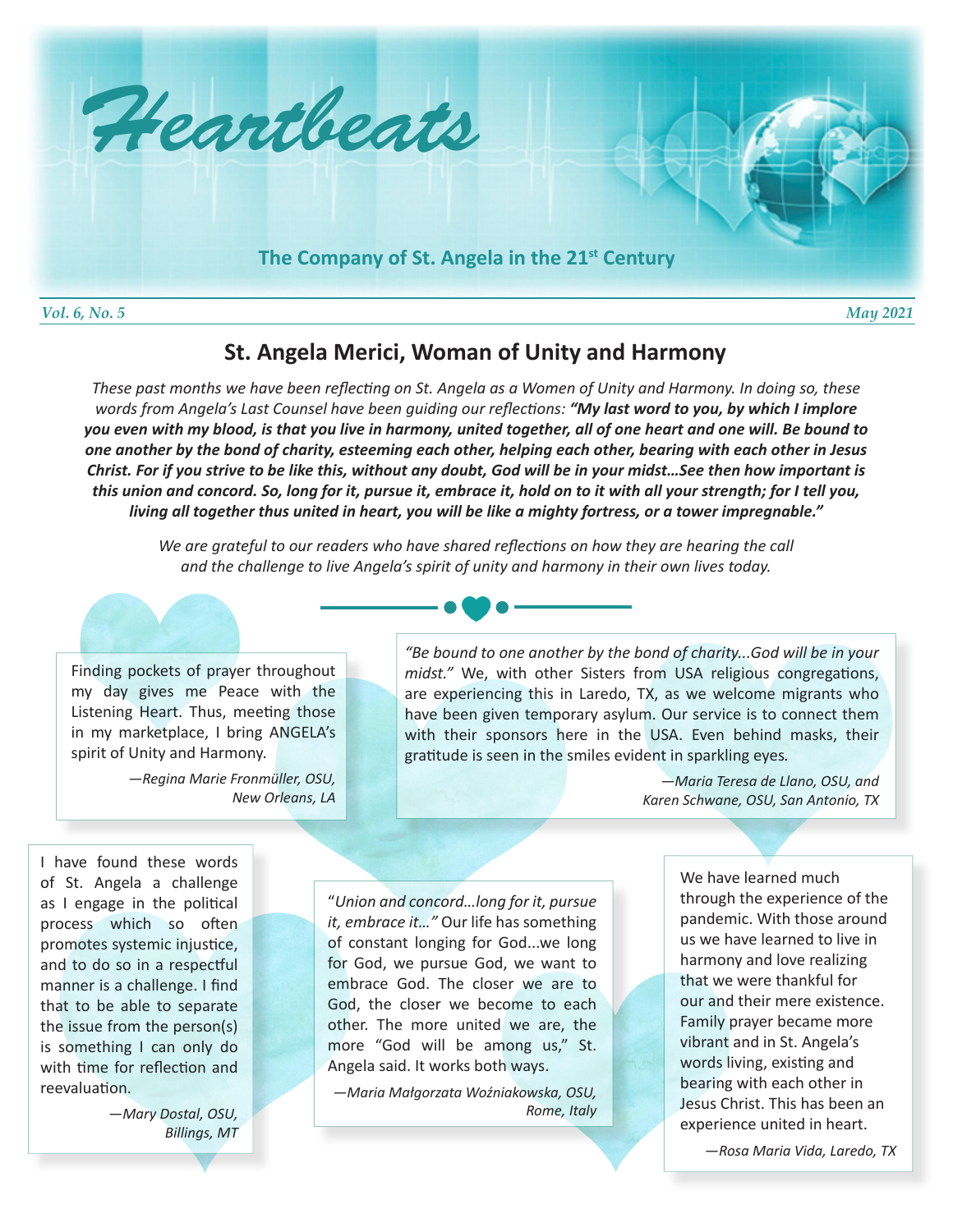St. Angela, I can understand that you need all your blood to ask us to grow in unity, harmony! Charity is a question of blood, of life given day after day. In the depth of my heart, I always feel the call of binding my own life to each person around me by the bond of charity. But at the same time it is always a kind of fighting because jealousy is at my door. So, please, Angela, give me the joy of building with each one and with your help a tower of love strong against violence, a tower for joy, peace and service.

> *—Brigitte Brunet OSU, Paris, France*

For me, the isolation of this past year has certainly reinforced the importance of being connected. The challenge for me is to be connected to those who may be outside my normal sphere and to understand that we all have the same basic human desires for respect, happiness and love."

> *—Ellette Gibson, DeSoto, MO*

I did not attend an Ursuline school, but the charism of St. Angela has been touching and guiding my heart since I was introduced to Ursuline Academy as a parent over 20 years ago. I have grown in my knowledge of and appreciation for Angela. Her deep understanding of the need to be bound together by esteeming, helping and bearing with one another  $-$  in Jesus' name  $$ speaks to me today in ways it has not in the past. The model she created so long ago is simple, yet increasingly challenging; and when we reflect upon and share her wisdom with others, we can more intentionally find ways to esteem, help and bear with one another. It is when we do this in Jesus' name that the Holy Spirit can form our unity into mighty fortresses in our communities and our world, and to have so many connections with others devoted to continuing St. Angela's mission is a profound gift.

> *—Michelle Hogan, Wilmington, DE*

Our society is being hit by competition in various fields of life, division and segregation due to differences. We are called to faithfully strive for unity and harmony, to cooperate with people of different religions, cultures, histories, nations, etc. We are different in certain things, but we are sisters and brothers in the humanity we share. Our differences are to enrich one another.

> *—Mariana Ita Batmomolin, OSU, Malang, Indonesia*

Angela, blessed and consecrated, I hear the call of your challenge! What a joy to confirm your appeal! In our 21<sup>st</sup> century world, help us to grow in a singular, unique way, by our gestures - Just For Today - all of us, in every way!

> *—Margaret Mary Cain, OSU, Alton, IL*

As I write these words, I have the privilege of sitting beside Sr. Anne Therese Mayol as her breathing slows and pauses during what could possibly be the last night of her beautiful, fully given earthly life. Now that I am retired from the responsibility of salaried parish ministry, I have more time to spend each week visiting a different place where our sisters who need assistance are living and with members of the parish who are facing challenging personal and family issues. I recall Angela 's words, "From time to time visit . . ."

> *—Chabanel Mathison, OSU, St. Louis, MO*

For me the call to harmony is ringing loudly and clearly through the political and social unrest our nation has been experiencing over this past year. I ask myself daily, "What can I do in my small circle to encourage harmony among the people I encounter?" Sometimes it is as simple as a good morning greeting.

> *—Catherine Talia, OSU, Brentwood, LI, NY*